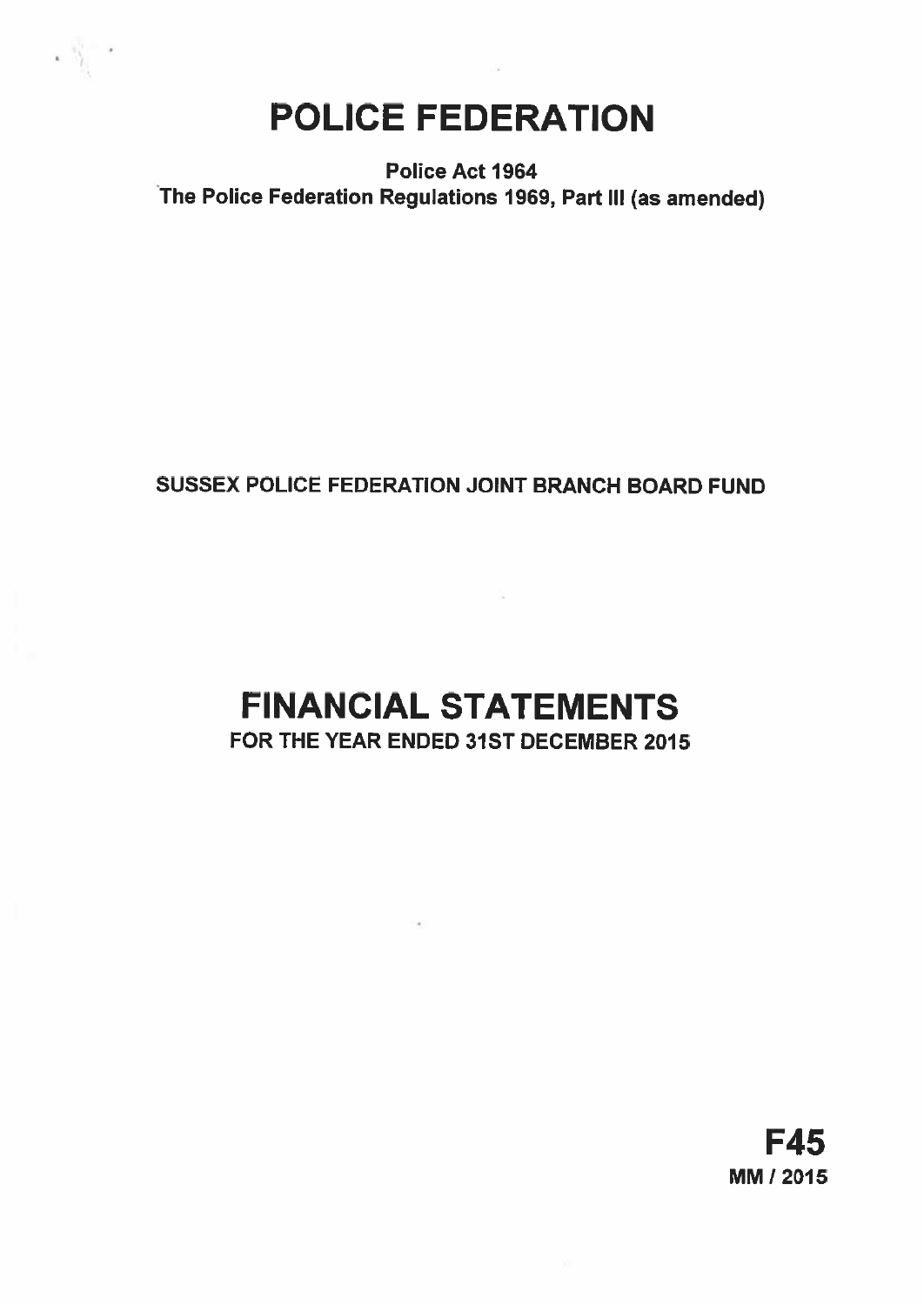## SUSSEX POLICE FEDERATION JOINT BRANCH BOARD FUND

## YEAR ENDED 31ST DECEMBER 2015

| <b>CHAIRMAN</b>  | M Webb<br><b>Police Federation Office</b><br><b>Police Headquarters</b><br><b>Church Lane</b><br><b>Lewes</b><br>East Sussex, BN7 2DZ                |  |
|------------------|------------------------------------------------------------------------------------------------------------------------------------------------------|--|
| <b>SECRETARY</b> | <b>M</b> White<br><b>Police Federation Office</b><br><b>Police Headquarters</b><br>Church Lane<br>Lewes<br>East Sussex, BN7 2DZ                      |  |
| <b>TREASURER</b> | A Foster<br><b>Police Federation Office</b><br><b>Police Headquarters</b><br><b>Church Lane</b><br>Lewes<br>East Sussex, BN7 2DZ                     |  |
| <b>AUDITORS</b>  | George Hay & Company<br><b>Chartered Accountants</b><br><b>Statutory Auditors</b><br>83 Cambridge Street<br>Pimlico<br>London<br>SW1V <sub>4PS</sub> |  |
| <b>TRUSTEES</b>  | J Blight<br><b>Police Federation Office</b><br><b>Police Headquarters</b><br><b>Church Lane</b><br>Lewes<br>East Sussex, BN7 2DZ                     |  |
|                  | S Chalcraft<br><b>Police Federation Office</b><br><b>Police Headquarters</b><br><b>Church Lane</b><br>Lewes<br>East Sussex, BN7 2DZ                  |  |
|                  | P Nicholas<br><b>Police Federation Office</b><br><b>Police Headquarters</b><br><b>Church Lane</b><br>Lewes<br>East Sussex, BN7 2DZ                   |  |

 $\boldsymbol{\theta}$ 

## SHOW NAMES AND ADDRESSES OF ABOVE OFFICIALS AND QUALIFICATIONS OF AUDITORS

 $\Sigma$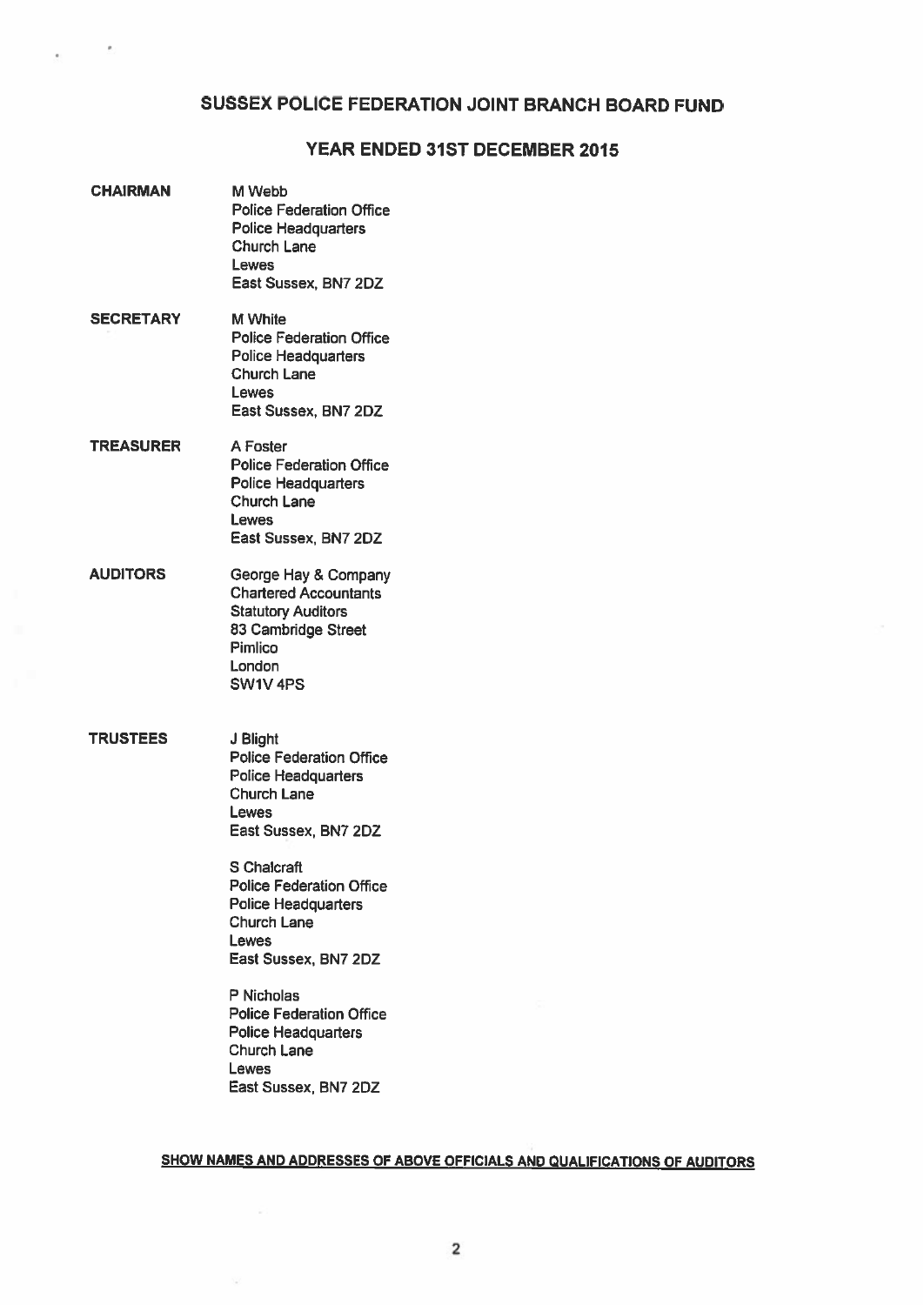## INDEPENDENT AUDITOR'S REPORT TO THE MEMBERS OF SUSSEX POLICE FEDERATION JOINT BRANCH BOARD FUND

We have audited the financial statements of the Sussex Police Federation Joint Branch Board Fund for the year ended 31st December 2015, which comprise the Income and Expenditure Account, the Balance Sheet, and the related notes. The financial statements have been prepare<sup>d</sup> under the requirements of the Police Federation Regulations and Fund Rules.

This repor<sup>t</sup> is made solely to the Fund's members, as <sup>a</sup> body. Our audit work has been undertaken so that we might state to the Fund's members those matters we are required to state to them in an auditor's repor<sup>t</sup> and for no other purpose. To the fullest extent permitted by law, we do not accep<sup>t</sup> or assume responsibility to anyone other than the Fund and the Fund's members as <sup>a</sup> body, for our audit work, for this report, or for the opinions we have formed.

## Respective responsibilities of the managemen<sup>t</sup> committee and auditors

As explained more fully in the Statement of Management Committee's Responsibilities set out in the notes to the financial statements the managemen<sup>t</sup> committee are responsible for the preparation of the financial statements and for being satisfied that they fairly reflect the state of the Fund's affairs as at 31st December 2015 and of its results for the year then ended.

Our responsibility is to audit and express an opinion on the financial statements in accordance with applicable law and International Standards on Auditing (UK and Ireland). Those standards require us to comply with the Auditing Practices Board's Ethical Standards for Auditors.

## Scope of the audit of the financial statements

An audit involves obtaining evidence about the amounts and disclosures in the financial statements sufficient to <sup>g</sup>ive reasonable assurance that the financial statements are free from material misstatement, whether caused by fraud or error. This includes an assessment of: whether the accounting policies are appropriate to the Fund's circumstances and have been consistently applied and adequately disclosed; the reasonableness of significant accounting estimates made by the managemen<sup>t</sup> committee; and the overall presentation of the financial statements.

## Opinion on financial statements

In our opinion the financial statements:

- fairly reflect the state of the Fund's affairs as at 31st December <sup>2015</sup> and of its results for the year then ended;
- have been properly prepare<sup>d</sup> in accordance with the measurement principles of United Kingdom Generally Accepted Accounting Practice; and
- have been prepare<sup>d</sup> in accordance with the Police Federation Regulations and Fund Rules.

## **Other Matters**

The financial statements for the year ended 31st December <sup>2015</sup> includes all funds raised for the purpose of the Joint Branch Board Fund in accordance with Regulation <sup>2</sup> Police Federation (Amendment) Regulations 2015.

Signed: .......

George Hay & Compa Chartered Accountants & Statutory Auditors 83 Cambridge Street Pimlico London SW1V 4PS **Dated:** 28th January 2016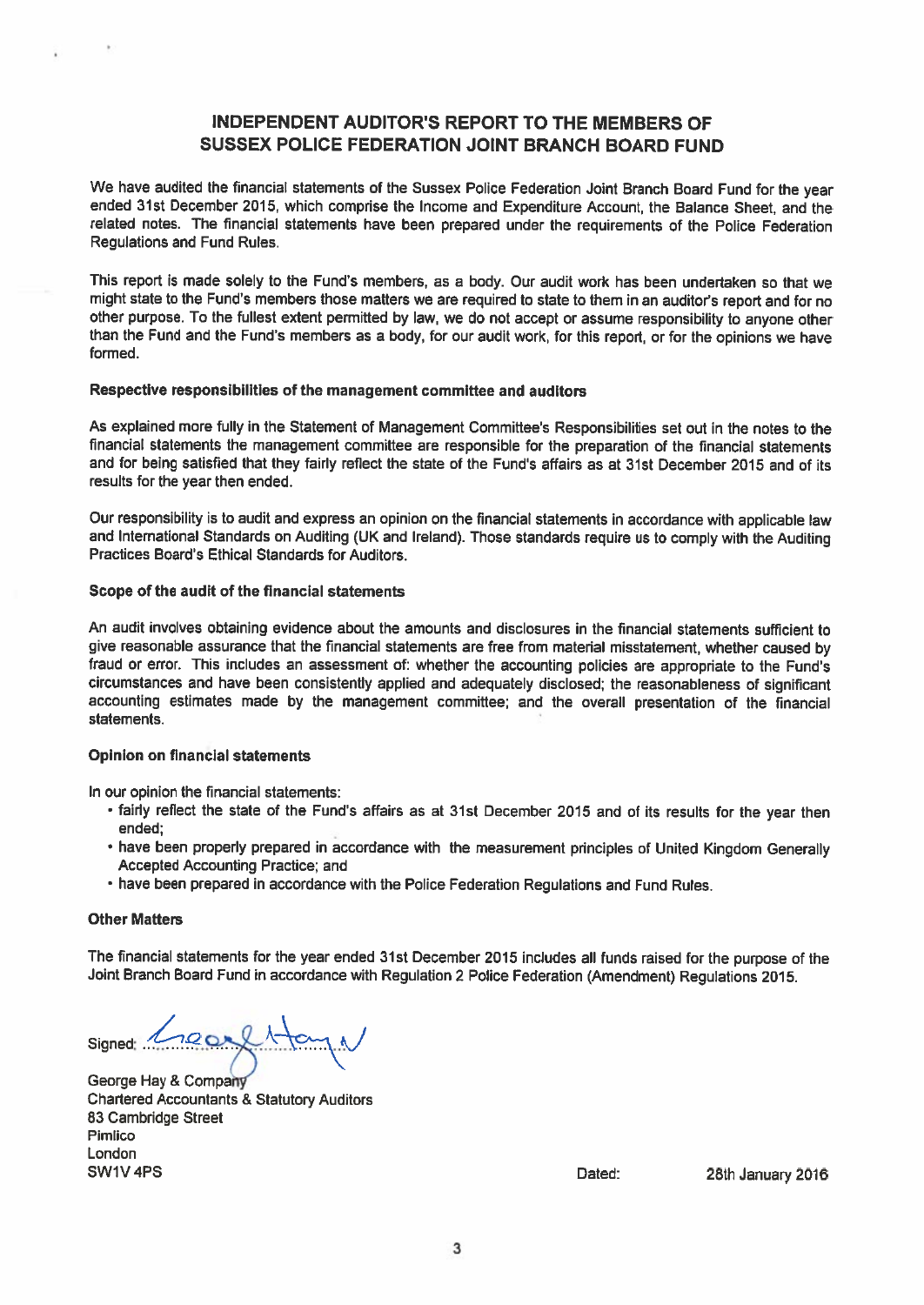## SUSSEX POLICE FEDERATION JOINT BRANCH BOARD FUND

 $\bar{a}$ 

## INCOME AND EXPENDITURE ACCOUNT FOR THE YEAR ENDED 31ST DECEMBER 2015

|                                                                                                                                                | $(01.01.15 -$     | $(01.04.15 -$     | 2015               | 2014                              |
|------------------------------------------------------------------------------------------------------------------------------------------------|-------------------|-------------------|--------------------|-----------------------------------|
| <b>INCOME</b>                                                                                                                                  | 31.03.15          | 31.12.15          |                    |                                   |
| <b>Weekly Subscriptions</b><br><b>Constables</b>                                                                                               |                   |                   |                    |                                   |
| <b>Sergeants</b>                                                                                                                               | 131,123<br>28,550 | 387,529<br>83,299 | 518,652<br>111,849 | 525,484                           |
| Inspectors                                                                                                                                     | 12,279            | 34,161            | 46,440             | 121,819<br>51,663                 |
|                                                                                                                                                |                   |                   |                    |                                   |
|                                                                                                                                                |                   |                   | 676,941            | 698,966                           |
|                                                                                                                                                | $(01.01.15 -$     | $(01.04.15 -$     |                    |                                   |
| Less: Payable to Central/Joint Committee                                                                                                       | 31.03.15          | 31.12.15          |                    |                                   |
| Constables                                                                                                                                     | 91,786            | 271,271           | 363,057            | 367,839                           |
| Sergeants                                                                                                                                      | 19,985            | 58,309            | 78,294             | 85,273                            |
| Inspectors<br><b>Joint Central Committee</b>                                                                                                   | 8,595             | 23,913            | 32,508             | 36,164                            |
|                                                                                                                                                |                   |                   |                    |                                   |
|                                                                                                                                                |                   |                   | 473,859            | 489,276                           |
| <b>NET INCOME</b>                                                                                                                              |                   |                   | 203,082            | 209,690                           |
| Less: ADMINISTRATIVE EXPENSES (Note 1)                                                                                                         |                   |                   | 244,137            | 196,208                           |
|                                                                                                                                                |                   |                   |                    |                                   |
| (DEFICIT) / SURPLUS OF SUBSCRIPTION INCOME<br><b>OVER EXPENDITURE</b>                                                                          |                   |                   | (41,055)           | 13,482                            |
| Add: Other Income - (Note 1.1)<br>To include all income as specified in Regulation 2c in the<br>Police Federation (Amendments) Regulation 2015 |                   |                   | 31,266             | 20,161                            |
| (DEFICIT) / SURPLUS FOR THE YEAR<br><b>BEFORE GAINS / (LOSSES)</b>                                                                             |                   |                   | (9,789)            | 33,643                            |
| Gains / (Losses) - (Note 1.2)                                                                                                                  |                   |                   |                    |                                   |
| (DEFICIT) / SURPLUS FOR THE YEAR                                                                                                               |                   |                   | (9,789)            | 33,643                            |
|                                                                                                                                                |                   |                   |                    |                                   |
| <b>ACCUMULATED FUND BROUGHT FORWARD</b>                                                                                                        |                   |                   |                    |                                   |
| <b>ACCUMULATED FUND CARRIED FORWARD</b>                                                                                                        |                   |                   | Ξ<br>(9,789)       | $\overline{\mathbf{f}}$<br>33,643 |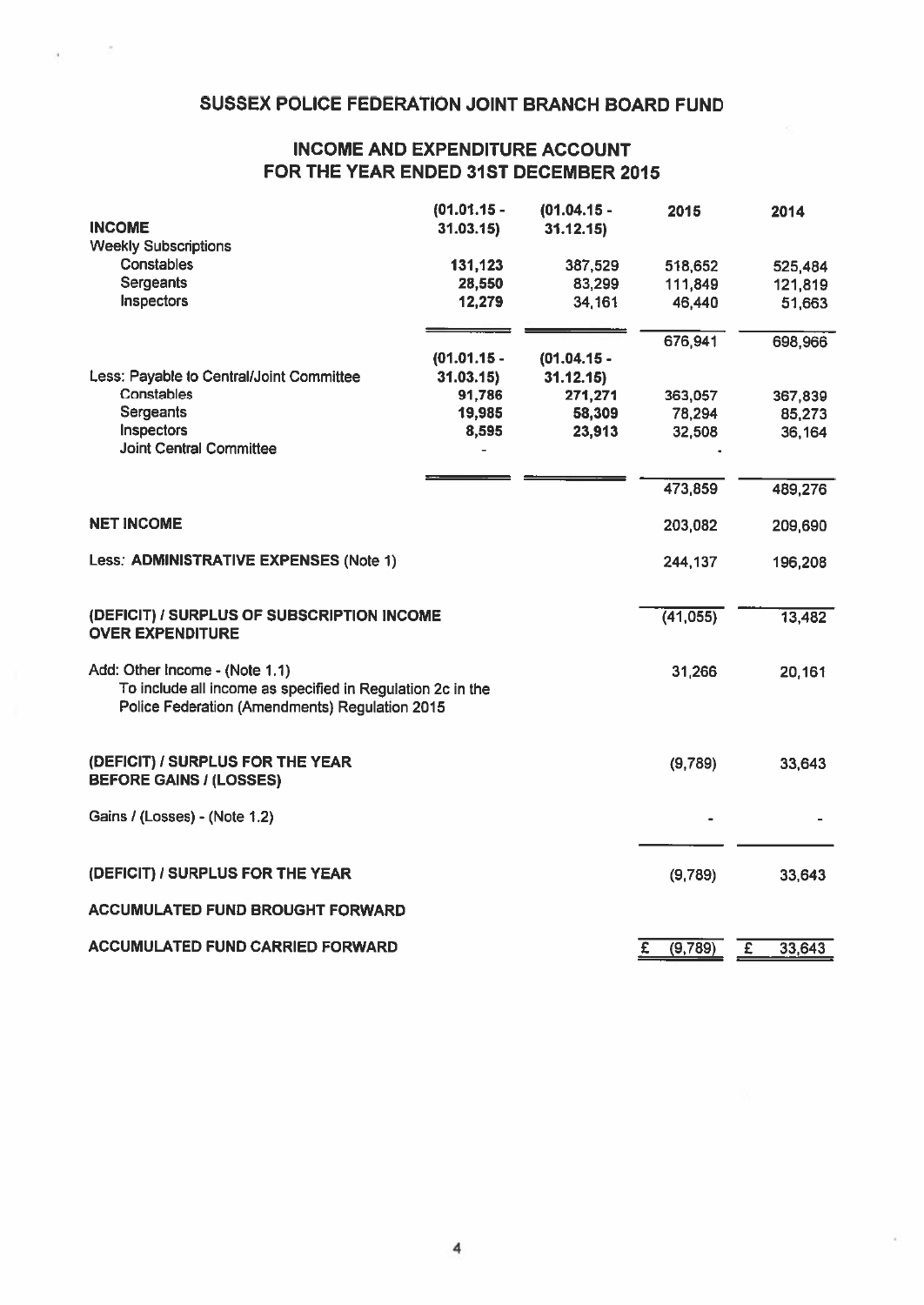## SUSSEX POLICE FEDERATION JOINT BRANCH BOARD FUND

## BALANCE SHEET AS AT 31ST DECEMBER 2015

|                                                          | Cost              | Accumulated<br>Depreciation/<br>Revaluation/<br><b>Impairment</b> | 2015<br><b>Net Book</b><br>Value |   | 2014             |
|----------------------------------------------------------|-------------------|-------------------------------------------------------------------|----------------------------------|---|------------------|
| <b>FIXED ASSETS</b>                                      |                   |                                                                   |                                  |   |                  |
| <b>Furniture and Fittings</b>                            |                   |                                                                   |                                  |   |                  |
| <b>Computer Equipment</b><br>Investments                 | 52,337<br>210,976 | 52,337                                                            | 210,976                          |   | 303<br>207,595   |
| <b>Office Equipment</b>                                  | 96,675            | 95,998                                                            | 677                              |   | 902              |
|                                                          |                   |                                                                   |                                  |   |                  |
|                                                          | 359,988           | 148,335                                                           | 211,653                          |   | 208,800          |
| <b>CURRENT ASSETS</b><br><b>Debtors</b>                  |                   | 4,658                                                             |                                  |   |                  |
| Cash at Bank and in Hand                                 |                   | 166,477                                                           |                                  |   | 5,175<br>186,874 |
| <b>Stock</b>                                             |                   | 3,753                                                             |                                  |   | 2,307            |
|                                                          |                   |                                                                   |                                  |   |                  |
| Less:                                                    |                   | 174,888                                                           |                                  |   | 194,356          |
| <b>CURRENT LIABILITIES</b>                               |                   |                                                                   |                                  |   |                  |
| Contributions due to Joint/Central Committee (Note 4)    |                   | (30, 811)                                                         |                                  |   | (11, 868)        |
| <b>Corporation Tax</b><br><b>Sundry Accrued Expenses</b> |                   | 1,095<br>26,418                                                   |                                  |   | 66<br>15,330     |
|                                                          |                   |                                                                   |                                  |   |                  |
|                                                          |                   | (3, 298)                                                          |                                  |   | 3,528            |
|                                                          |                   |                                                                   |                                  |   |                  |
| <b>NET CURRENT ASSETS/(LIABILITIES)</b>                  |                   |                                                                   | 178,186                          |   | 190,828          |
| TOTAL ASSETS LESS CURRENT LIABILITIES                    |                   |                                                                   | 389,839                          |   | 399,628          |
| CREDITORS: amounts falling due after more than one year  |                   |                                                                   |                                  |   |                  |
|                                                          |                   |                                                                   |                                  |   |                  |
| <b>NET ASSETS</b>                                        |                   |                                                                   | £ 389,839                        | £ | 399,628          |
|                                                          |                   |                                                                   |                                  |   |                  |
| <b>REPRESENTED BY</b>                                    |                   |                                                                   |                                  |   |                  |
| <b>Accumulated Fund</b>                                  |                   |                                                                   | 389,839                          |   | 399,628          |
|                                                          |                   |                                                                   | £ 389,839                        | £ |                  |
|                                                          |                   |                                                                   |                                  |   | 399,628          |

We certify that we have fully complied with the Regulation 2 Police Federation (Amendment) Regulations 2015 and disclosed in the F45 all fynds of which we are a beneficiary. We understand that failure to comply with this Regulation could be deenjed a⁄crjminal and/or Police Disciplinary matter.

| 1 Manuel | Signed<br>$\frac{1}{2}$ |                          |
|----------|-------------------------|--------------------------|
|          |                         |                          |
|          | Signed                  | $\blacksquare$ TREASURFR |

Date accounts approved: 28th January 2016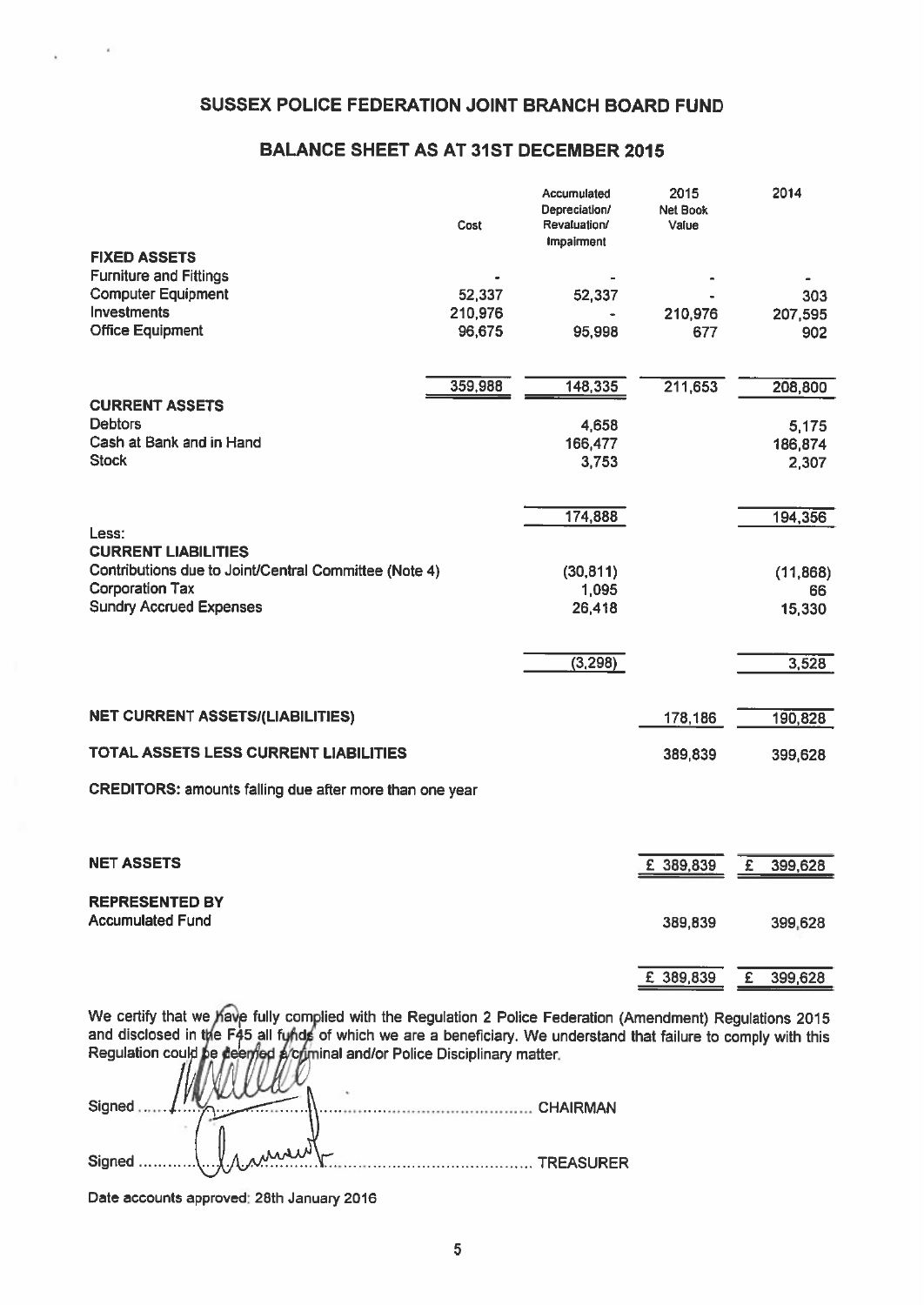## SUSSEX POLICE FEDERATION JOINT BRANCH BOARD FUND NOTES TO THE FINANCIAL STATEMENTS FOR THE YEAR ENDED 31ST DECEMBER 2015

- 4

|    |                                                      | 2015   | 2014   |
|----|------------------------------------------------------|--------|--------|
| 1. | <b>ADMINISTRATIVE EXPENSES</b>                       |        |        |
|    | Advertising & media costs                            | 46,660 |        |
|    | <b>Annual Conference</b>                             | 11,798 | 7,218  |
|    | <b>Audit and Accountancy Charges</b>                 | 8,460  | 9,022  |
|    | <b>Bank Charges</b>                                  | 42     | 39     |
|    | <b>Clerical Assistance and Social Security Costs</b> | 76,060 | 84,665 |
|    | <b>Computer Consumables</b>                          | 11,099 | 12,276 |
|    | <b>Corporation Tax</b>                               | 1,812  | 713    |
|    | Depreciation                                         | 528    | 1,261  |
|    | <b>Donations</b>                                     |        |        |
|    | Other                                                |        | 703    |
|    | Donation to Joe Banks re Local Charity               | 200    |        |
|    | A Friend In Need                                     | 200    |        |
|    | Sussex Police Tour TEAM ( Cops Cycle Ride)           | 500    |        |
|    | <b>Womens Support Group</b>                          | 900    |        |
|    | <b>Motuary Team</b>                                  | 200    |        |
|    | <b>Eric Osborne Donation</b>                         | 250    |        |
|    | <b>Philips Memorial Fund</b>                         | 500    |        |
|    | Shoreham Air Disaster                                | 200    |        |
|    | <b>National Police Memorial</b>                      | 6      |        |
|    | <b>Prostate Cancer UK</b>                            | 100    |        |
|    | Additional Responsibility Payment (Honoraria)        | 5,417  | 5,521  |
|    | Insurance                                            | 1,301  | 1,127  |
|    | <b>Meeting Expenses</b>                              | 19,124 | 18,614 |
|    | <b>Official Publications</b>                         | 1,272  | 50     |
|    | <b>Out-of-Pocket Expenses</b>                        | 605    | 460    |
|    | Postage, Printing and Stationery                     | 4,926  | 2,988  |
|    | <b>Repairs and Maintenance</b>                       | 763    | ۰.     |
|    | <b>Sundry Expenses</b>                               | 2,421  | 3,191  |
|    | <b>Telephone Charges</b>                             | 2,866  | 2,701  |
|    | <b>Travelling and Subsistence</b>                    | 23,796 | 23,832 |
|    | <b>Other Expenses</b>                                |        |        |
|    | <b>Clerical Assistants' Pension Contributions</b>    | 6,762  | 7,491  |
|    | <b>Equipment Hire</b>                                | 6,175  | 6,175  |
|    | <b>Legal and Professional</b>                        | 1,378  | 2,946  |
|    | <b>Medical Reports</b>                               | 120    | 255    |
|    | <b>Open Meeting</b>                                  |        |        |
|    | <b>Presentations and Retirement Gifts</b>            | 1,446  | 1,990  |
|    | <b>Subscriptions</b>                                 |        | 160    |
|    | <b>Training Costs</b>                                | 6,250  | 2,810  |

TOTAL AS PER INCOME AND EXPENDITURE ACCOUNT Example 244,137 E 196,208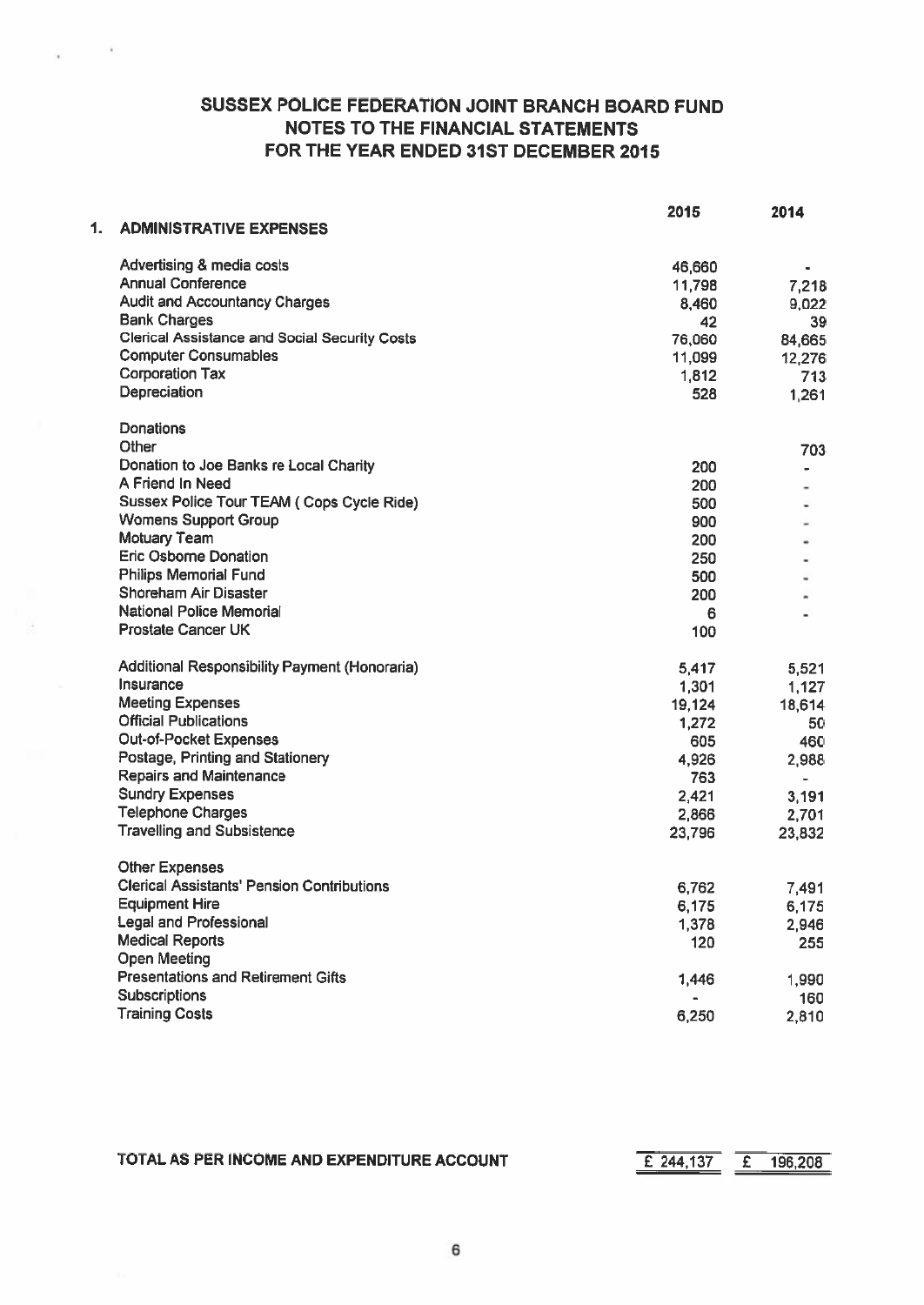| <b>OTHER INCOME</b>                         | 2015        | 2014         |
|---------------------------------------------|-------------|--------------|
| Bank Interest (gross)                       | 349         | 330          |
| Reimbursement of Administration costs       | 23,699      | 12,626       |
| Dividends received                          | 4,099       | 4,183        |
| Advertising                                 | 1,475       | 2,100        |
| Commission                                  | 1,644       | 922          |
| <b>Regulation 2c income</b>                 |             |              |
| TOTAL AS PER INCOME AND EXPENDITURE ACCOUNT | 31,266<br>£ | £<br>20, 161 |
|                                             | 2015        | 2014         |
| 1.2 GAINS / (LOSSES)                        |             |              |
| Gain (loss) on investments                  | ۰           |              |
| TOTAL AS PER INCOME AND EXPENDITURE ACCOUNT |             |              |

 $\mu_{\rm{max}}=0.1$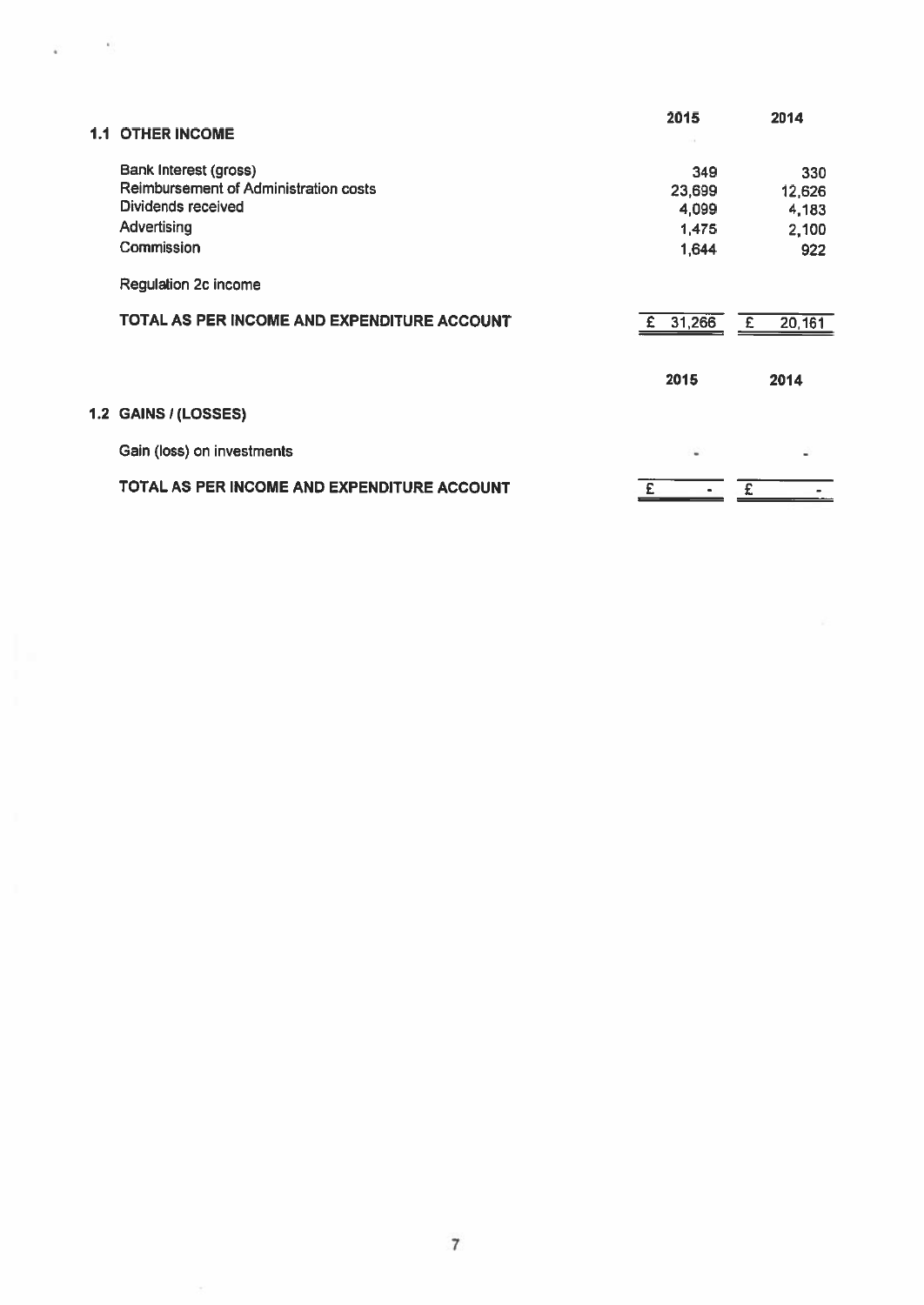## SUSSEX POLICE FEDERATION JOINT BRANCH BOARD FUND NOTES TO THE FINANCIAL STATEMENTS FOR THE YEAR ENDED 31ST DECEMBER 2015

## 2. ACCOUNTING POLICIES

### A. Accounting Convention

The financial statements have been prepared under the historic cost convention.

### B. Income

e st

 $\ddot{\phantom{1}}$ 

Income is primarily derived from subscriptions collected from the Funds members, Other income sources may include rental/investment income and income generated from providing member services.

### C. Expenditure

Expenditure is shown inclusive of Value Added Tax.

### D. Depreciation

Depreciation has been calculated at rates required to write off the relevant assets over their anticipated lives. The applicable annual rates are:

Furniture and Fittings<br>
Computer Equipment<br>  $\begin{array}{r} -15\% \text{ reduction} \end{array}$  balance basis<br>  $-25\% \text{ strain}$  time basis Other Assets **Property** 

 $-25%$  straight line basis

— 25% reducing balance basis

## E. Taxation

Provision is made for Corporation Tax in respect of the Fund's liability to taxation on investment income, capital gains and income derived from third party transactions.

## F. Investments (if applicable)

Investments are shown in the financial statements at cost less provision for impairment in value.

G. Other Policies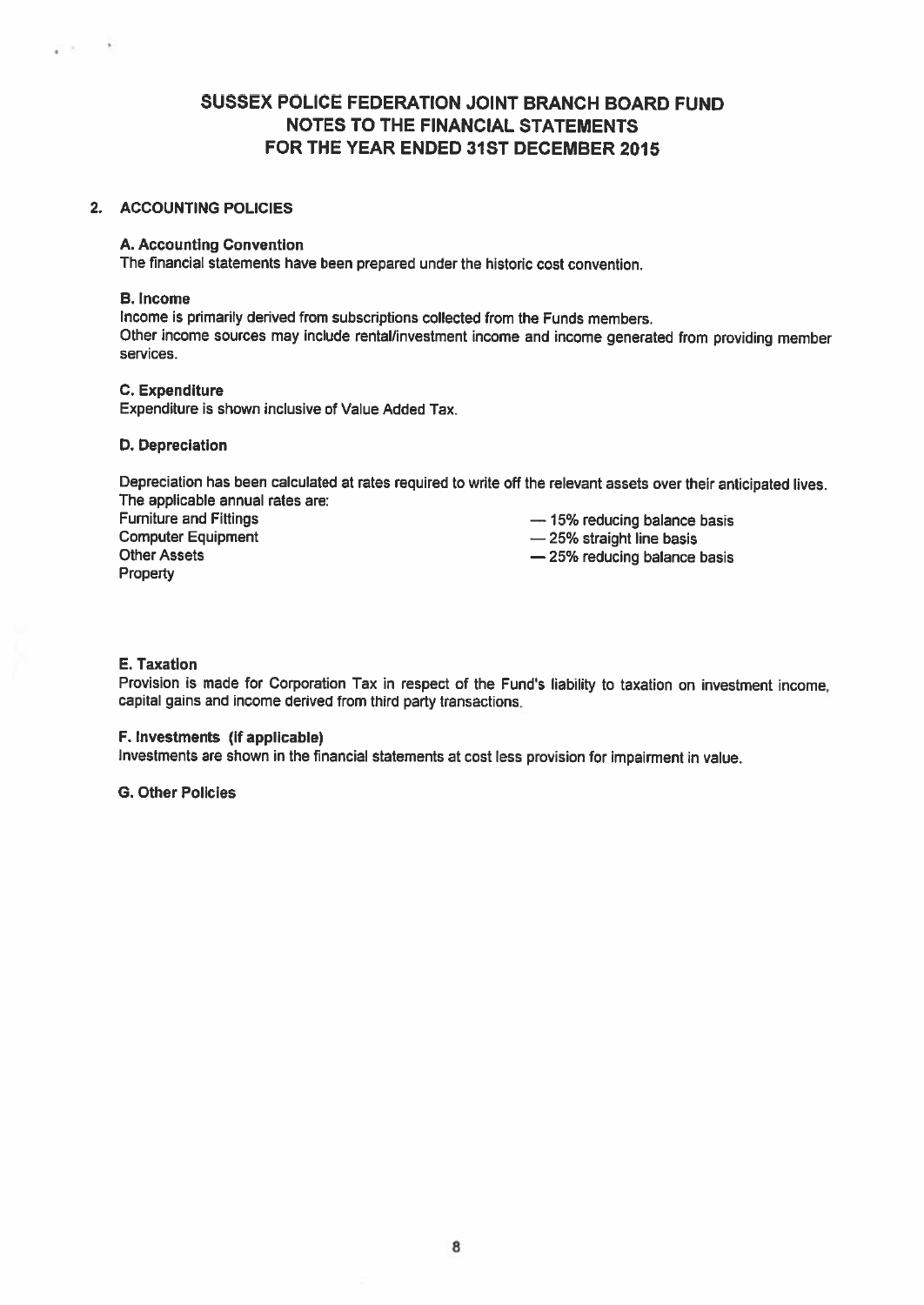## SUSSEX POLICE FEDERATION JOINT BRANCH BOARD FUND NOTES TO THE FINANCIAL STATEMENTS FOR THE YEAR ENDED 31ST DECEMBER 2015

## 3. STATEMENT OF MANAGEMENT COMMITTEE'S RESPONSIBILITIES

Regulation 18(2) of The Police Federation Regulations (as amended) requires the Committee, in relation to Federation funds held by it, to keep accounts showing all monies received or paid out and to cause the financial statements for each year to be audited by an independent auditor. In causing the financial statements to be prepared, the Committee is required to:

• Select suitable accounting policies and apply them consistently.

'Make judgements and estimates that are reasonable and prudent.

• Ensure that the financial statements are prepare<sup>d</sup> on the going concern basis unless it is appropriate to presume otherwise.

The Committee is responsible for keeping adequate accounting records and also is responsible for safe guarding the assets of the Fund and hence for taking reasonable steps for the prevention and detection of fraud and other irregularities.

## 4a. CONTRIBUTIONS DUE TO1(FROM) CENTRAL COMMITTEES (TO 31ST MARCH 2015)

|            | 2015     | 2014     |
|------------|----------|----------|
| Constables | (1,448)  | (6, 377) |
| Sergeants  | (2,615)  | (5, 192) |
| Inspectors | (754)    | (299)    |
|            | (4, 817) | (11,868) |

## 4b. CONTRIBUTIONS DUE TOI(FROM) JOINT CENTRAL COMMITTEE (FROM 1ST APRIL 2015)

|                   | 2015      | 2014                                    |
|-------------------|-----------|-----------------------------------------|
| <b>Constables</b> | (12, 366) | ٠                                       |
| Sergeants         | (10,091)  | $\blacksquare$                          |
| Inspectors        | (3,537)   | s.                                      |
|                   | (25, 994) | $\sim$<br>$\overline{\phantom{0}}$<br>- |

## 5. CONTRIBUTING AND NON CONTRIBUTING MEMBERS AT 31ST DECEMBER 2015

|                  | No. of Contributing<br><b>Members</b> |       | No. of Non Contributing<br><b>Members</b> |      | Others <sup>*</sup> |      |
|------------------|---------------------------------------|-------|-------------------------------------------|------|---------------------|------|
|                  | 2015                                  | 2014  | 2015                                      | 2014 | 2015                | 2014 |
| Cadets           |                                       | -     |                                           |      |                     |      |
| Constables       | 2,059                                 | 2,128 | 94                                        | 69   | 17                  | 20   |
| Sergeants        | 423                                   | 447   | 14                                        | 15   | ٠                   |      |
| Inspectors/Chief |                                       |       |                                           |      |                     |      |
| Inspectors       | 170                                   | 190   |                                           |      |                     |      |
|                  | 2,652                                 | 2,765 | 109                                       | 84   | 18                  | 20   |

This column refers to those members who are non contributors by virtue of receiving no pay, being on unpaid maternity leave or serving officers on career breaks. (JBB Circular 53/96 refers)

## 6. INVESTMENTS (if applicable)

|                             | <b>Cost Less Provision</b> |         | <b>Market Value</b> |              |
|-----------------------------|----------------------------|---------|---------------------|--------------|
|                             | 2015                       | 2014    | 2015                | 2014         |
| Equities                    | ۰                          |         |                     | ٠            |
| <b>Fixed Interest Funds</b> | ۰                          | ٠       |                     |              |
| <b>Unit Trusts</b>          | 210,976                    | 207,595 | 221,612             | 219,743      |
|                             | ٠                          | ٠       |                     |              |
|                             | 210,976                    | 207,595 | 221,612<br>£        | 219,743<br>£ |
|                             | $\overline{\phantom{a}}$   |         |                     |              |